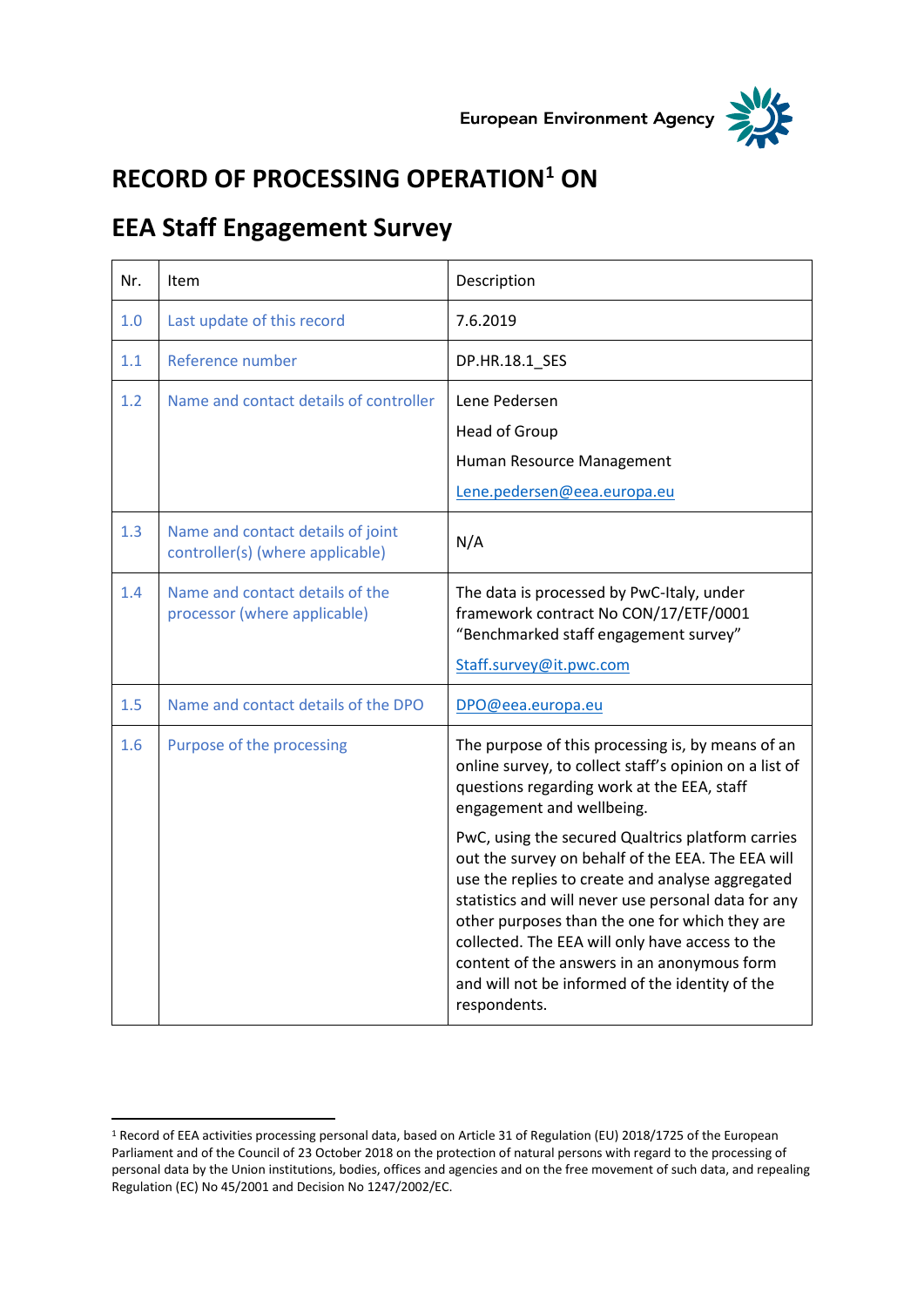| Nr.  | Item                                                                                                                                                 | Description                                                                                                                                                                                                                                                                                                                                                                                                                                                                                                                                                                                                 |
|------|------------------------------------------------------------------------------------------------------------------------------------------------------|-------------------------------------------------------------------------------------------------------------------------------------------------------------------------------------------------------------------------------------------------------------------------------------------------------------------------------------------------------------------------------------------------------------------------------------------------------------------------------------------------------------------------------------------------------------------------------------------------------------|
| 1.7  | Description of categories of persons<br>whose data the EEA processes and list<br>of data categories                                                  | The survey is open to EEA staff (i.e. officials,<br>temporary agents, contract agents and seconded<br>national experts) who have joined the Agency at<br>least three months before the launch of the<br>survey.                                                                                                                                                                                                                                                                                                                                                                                             |
| 1.8  | Time limit for keeping the data                                                                                                                      | Survey responses will be retained until the results<br>of the questionnaire have been completely<br>analysed or until the data controller would have<br>requested their removal.<br>The survey responses should be deleted once the<br>survey is closed and the results of the survey have<br>been aggregated.                                                                                                                                                                                                                                                                                              |
| 1.9  | Recipients of the data                                                                                                                               | Only the PwC staff carrying out and dealing with<br>the survey will have access to the data. EEA<br>management receives the report, which contains<br>only aggregated data and does not allow<br>identification of the respondents. The report is<br>then shared with all staff members. In addition,<br>Heads of Programme obtain a report specific to<br>their programme, which they may choose to<br>share with the programme. The EEA does not<br>transmit any data to parties, which are outside<br>these recipients. The EEA will not share personal<br>data with third parties for direct marketing. |
| 1.10 | Are there any transfers of personal<br>data to third countries or international<br>organisations? If so, to which ones and<br>with which safeguards? | No                                                                                                                                                                                                                                                                                                                                                                                                                                                                                                                                                                                                          |
| 1.11 | <b>General description of security</b><br>measures (where possible)                                                                                  | PwC has a thorough approach to data<br>management and processing, as well as to IT<br>security: PwC maintains an Information Security<br>Management System (ISMS) that is certified<br>according to ISO/IEC 27001:2005. In addition,<br>PwC adheres to the information Security Policy of<br>the PwC global network of member firms.                                                                                                                                                                                                                                                                        |
|      |                                                                                                                                                      | Access to IT resources is controlled through<br>authentication and authorization technologies.<br>PwC User Accounts are protected by passwords.<br>Periodic password changes, a minimum of<br>password length, password complexity and<br>limitations for password reuse are enforced by<br>policies.                                                                                                                                                                                                                                                                                                       |
|      |                                                                                                                                                      | All PwC PCs are protected using hard drive<br>encryption software. This software enables the                                                                                                                                                                                                                                                                                                                                                                                                                                                                                                                |